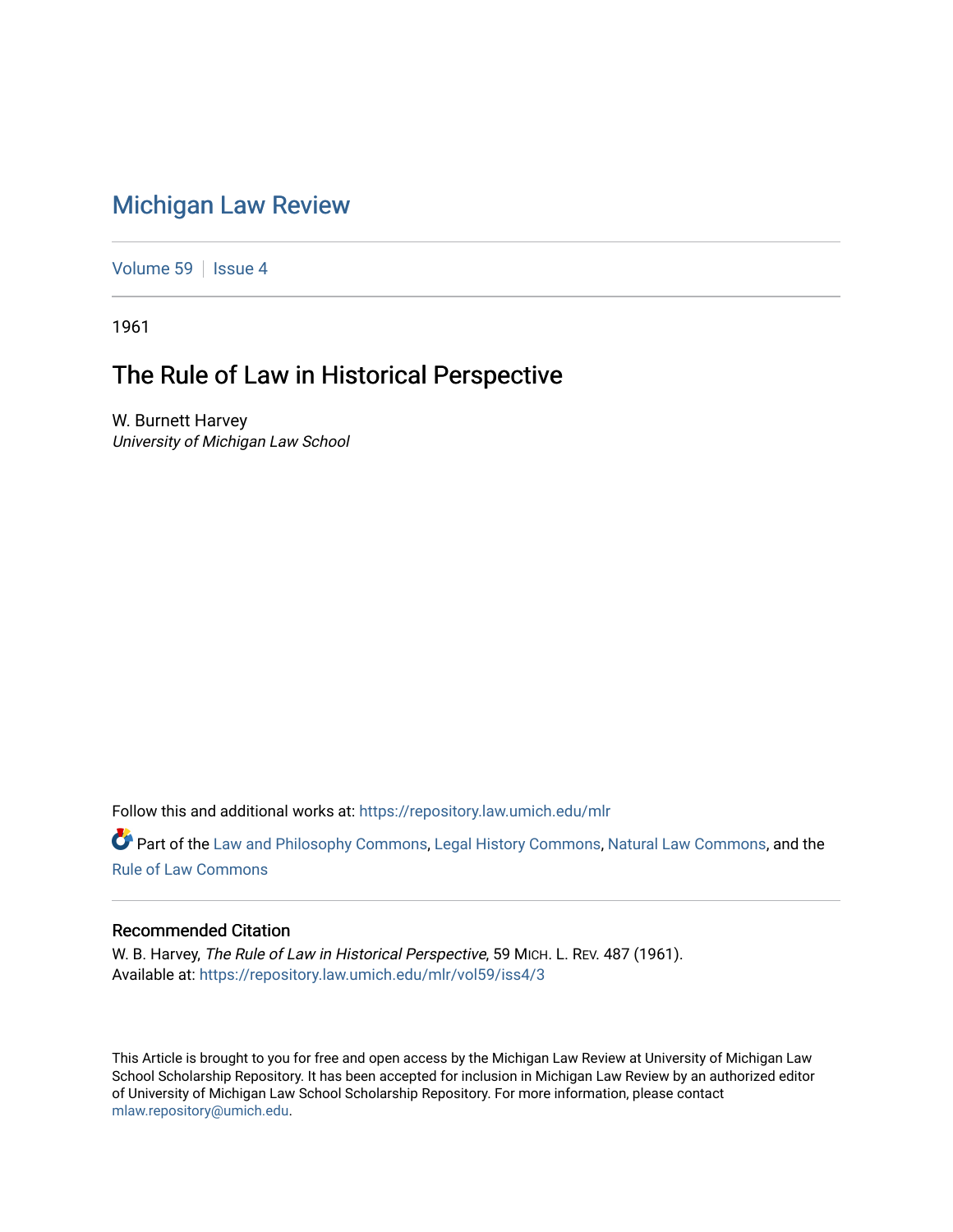#### THE RULE OF LAW IN HISTORICAL PERSPECTIVE\*

### *W. Burnett Harveyf*

EVENTS of the past two decades have made imperative a funda-mental re-examination of the basis of government and the legal order. The gross inhumanities of the German and Japanese regimes during the Second World War are fresh in our memories. In many areas of the world today, the force of law is being used for the systematic suppression of claims to freedom and human dignity. The revolutionary ferment of the post-war years has brought into existence new governments with the task of determining their fundamental orientation and the direction of their legal orders.

In such times the basic problems of government and law demand re-examination. Older societies, contemplating the barbarities of their own governments or of those they have defeated with the incalculable cost of war, press the question  $-$  what safeguards can and should be erected to restrain within decent bounds the acts of public officials. The emerging societies and older ones as well challenge traditional concepts of government and law with insistent demands for positive action on broader fronts to provide a better life for the people.

In discussion of these problems the phrase, "the Rule of Law," recurs. In recent years two great international conferences, reflecting the principal political division of the world, have met in Chicago and Warsaw to examine the Rule of Law in the West and in the East. The American Bar Association, under the leadership of its recent president Charles Rhyne and with the *imprimatur*  of the President of the United States, has inaugurated an annual "Law Day" to memorialize' our devotion to the Rule of Law. A distinguished university has established a "World Rule of Law Center" to further the study of this concept in international affairs.

All this is probably worthwhile but what do we mean by the Rule of Law? Are we using a notion of determinate content to illuminate the dark corners of government and law, or are we tilting with Leviathan with only the emotive force of a cliché?

<sup>•</sup> Lecture delivered on June 21, 1960, as part of a series of lectures on the general topic, "Post-War Thinking About the Rule of Law," given in connection with the Special Summer School for Lawyers held at The University of Michigan Law School, Ann Arbor, June 20-July 1, 1960.-Ed.

t Professor of Law, University of Michigan.-Ed.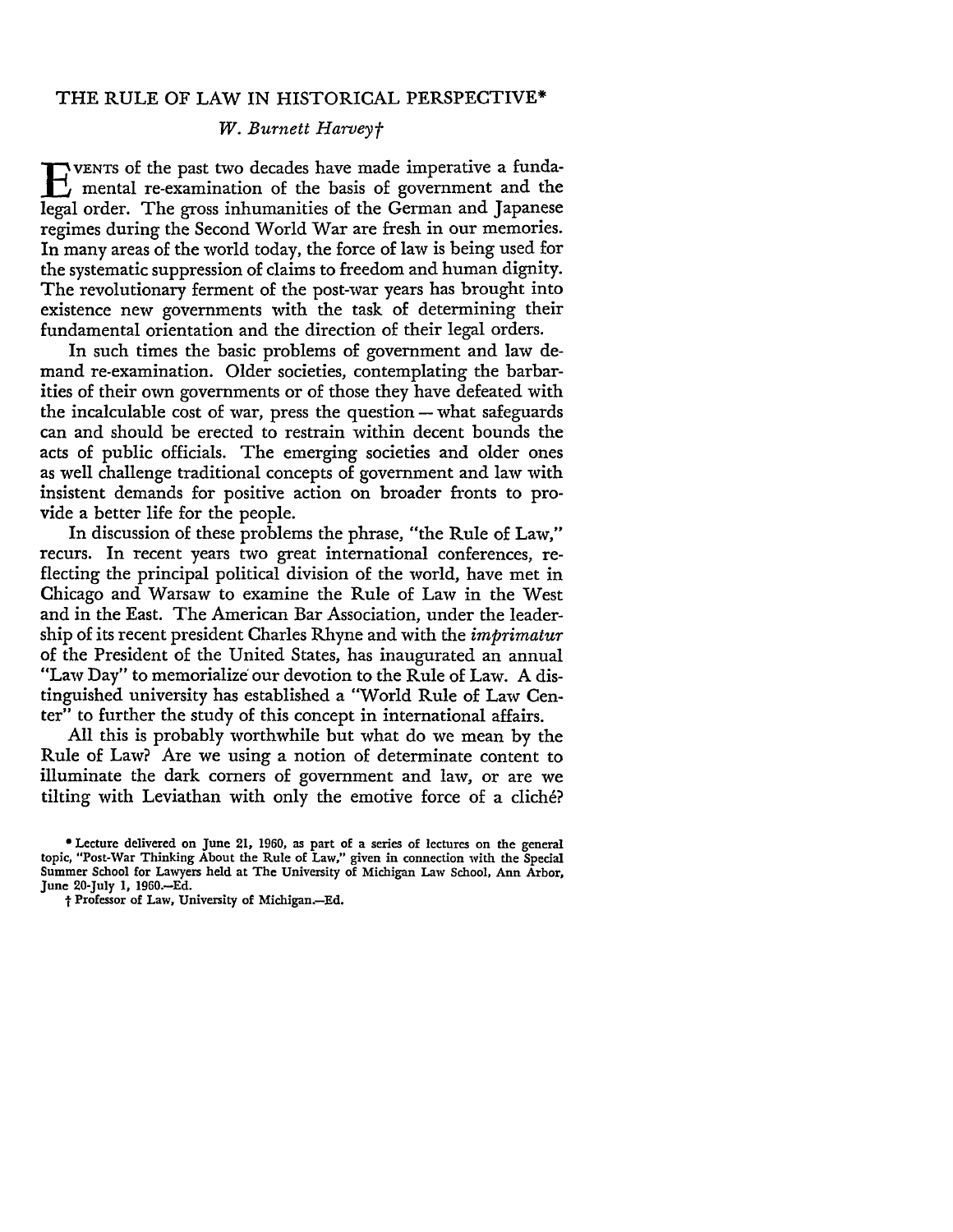It seems especially appropriate in a gathering of this kind to turn our attention at least briefly from the technical knowledge and **skills** of our profession to a consideration of the meaning and function of this concept and, hopefully, to the fundamentals of the legal order.

It would be a digression today to speculate on the origins of government and law in small, primitive kinship groups. It is enough to note that man's life in society has seen an inexorable movement toward larger governmental units and toward everwidening areas of official power. This development had not progressed beyond the city states of ancient Greece, however, when the philosophers raised the basic questions which still perplex men's minds: Whence comes the authority of the State? What title to respect and observance has the law? And, ever recurring in different contexts, the agonizing dilemma of Antigone whose conscience and sense of justice demanded that she perform the customary burial rites for her brother, though Creon, regent of Thebes, had decreed that he should remain unburied as punishment for his treason. This apparent conflict between law and justice is still a part of our daily lives.

Greek thought, funneled into the main stream of Western ideas about government and law primarily by the Roman Stoics, postulated a view of the universe, of man, and of law which retains its vitality today. Cicero stated:

"True law is right reason in agreement with nature; it is of universal application, unchanging and everlasting; it summons to duty by its commands, and averts from wrongdoing by its prohibitions. . . . We cannot be freed from its obligations by senate or people, and we need not look outside ourselves for an expounder or interpreter of it. And there will not be different laws at Rome and at Athens, or different laws now and in the future, but one eternal and unchangeable law will be valid for all nations and all times, and there will be one master and ruler, that is, God, over us all, for he is the author of this law, its promulgator, and its enforcing judge.  $\dots$ ."

Christian thought built on these foundations and provided a theory of government and law which appeared to reconcile authority and justice. The cosmic order, emanating from the mind of God, ac-

<sup>1</sup> CICERO, DE RE PUBLICA, bk. Ill, XXII (Keyes transl. 1928).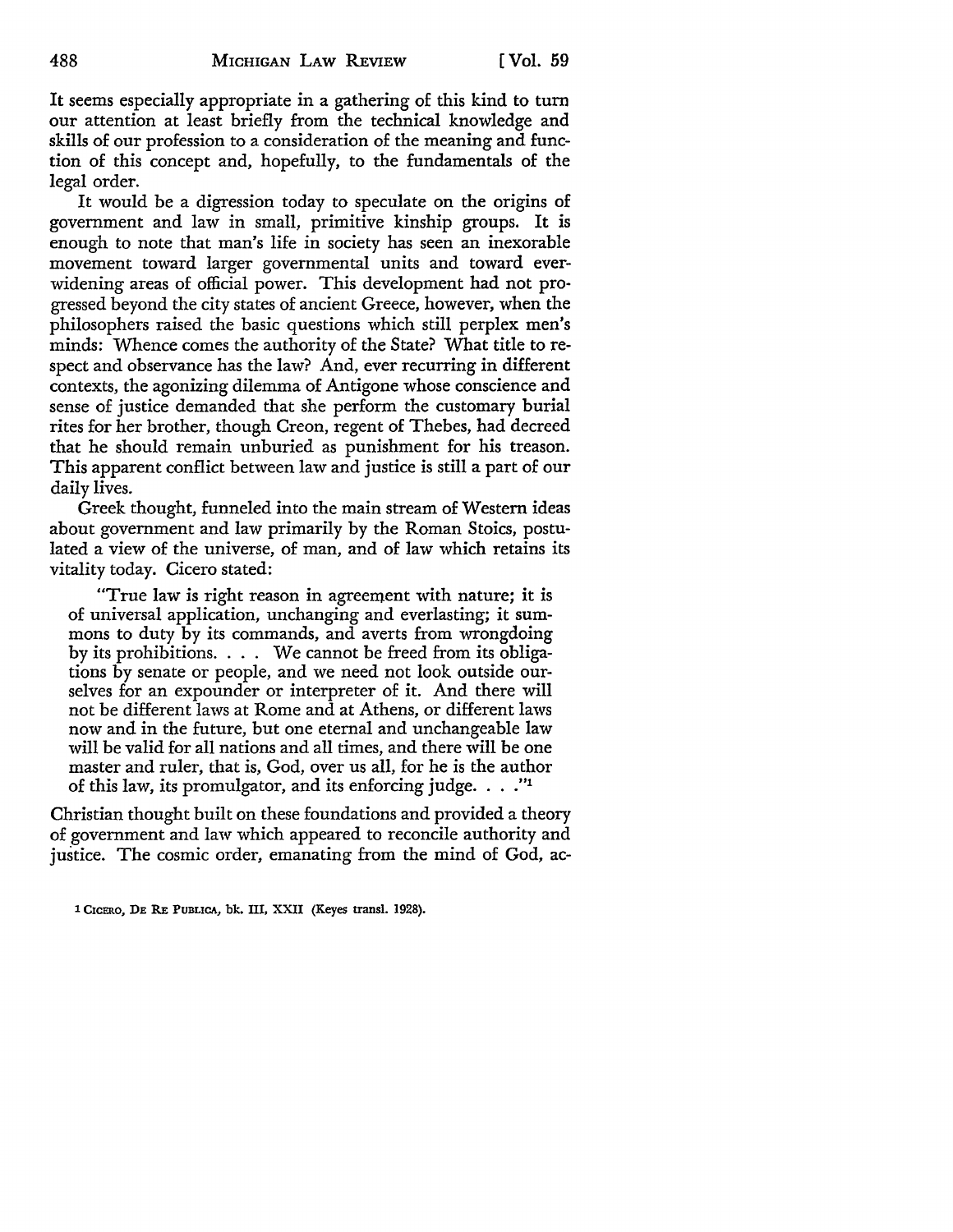cording to St. Thomas Aquinas, to some extent is perceptible to man's rational faculties and, as Natural Law, provides a universal standard for the formulation and administration of human law by those invested with the care of the community. The objective of government and law is thus the common good. While some deference even to unjust law may be warranted by the gain of civil peace, the commands of reason are ever present to guide the lawmaker, to inform and support the governed, and in the extreme case to justify a rejection of the demands made by human law.

The Reformation ended the harmony of medieval thought which was based on this view. The unity of the Church was destroyed – with a consequent undermining of confidence in a universal and cognizable standard of justice. Concurrently the emerging spirit of nationalism produced increasingly powerful states whose diverse enactments rendered untenable the earlier justification and validation of positive law as the enactment of universal justice. To explain and justify the law-making and -enforcing aspirations of the new national states, the theory of territorial sovereignty was developed. While not the earliest, certainly one of the most powerful formulations of this theory was presented by Thomas Hobbes in 1651. Starting from the postulate of a pre-governmental condition of man, which was a war of all against all and in which the life of man was "solitary, poor, nasty, brutish and short," Hobbes attributed the institution of civil government to a compact granting unlimited authority to the sovereign. To Hobbes, the meaning and content of justice were determined by the sovereign's enactments of positive law. The only consolation he offered to men ground under the heel of Leviathan, the mortal God, was the contemplation of their far worse condition in the absence of civil government.

Building on the foundations provided by Hobbes, John Austin in the early 19th century defined law as sovereign command, deriving its peculiar character from the naked fact that the manifestation of the sovereign's desire is coupled with a sanction, the threat of an evil, to assure compliance. It would indeed be unfair to Austin and many other positivists to suggest they ignored or were insensitive to the problem of evaluative standards for the positive legal order. Austin expressed his belief in a law of nature and suggested that the principle of utility was man's best index to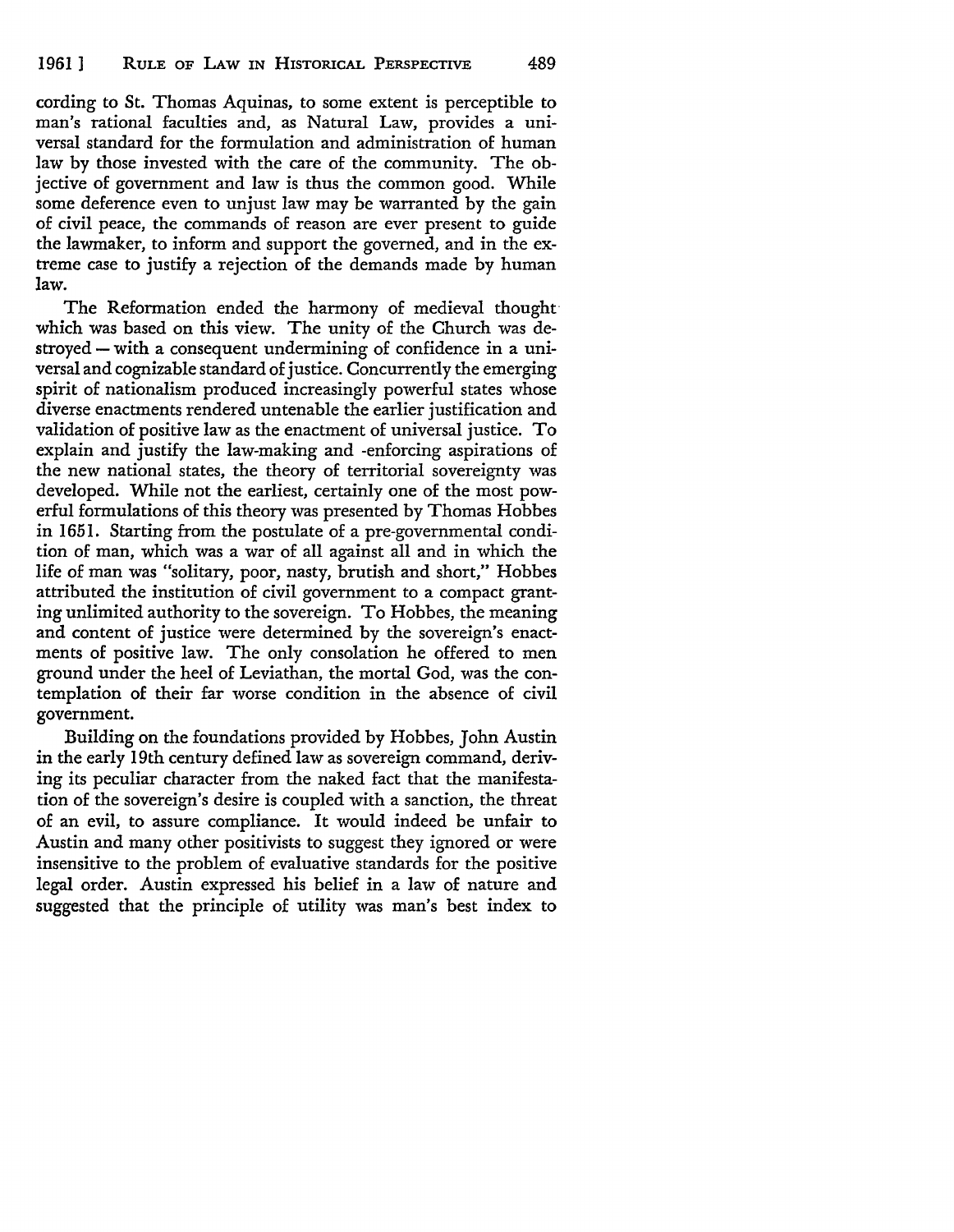this standard. But evaluative standards were carefully delimited from law and from the proper province of jurisprudence. It is not surprising, therefore, that the developed positivistic tradition, whether derived from Austin or his modern continental counterpart, Hans Kelsen, has accepted the postulate of a going legal order, based on the sovereign monopoly of force, and has insisted that the primary, even exclusive, task of jurisprudence is to analyze and understand that order. Judgment or evaluation is someone else's function.

The significance of these philosophical developments, divorcing law from evaluation, is brought into sharp focus by technological, economic, and sociological developments of the last century and a half. The Industrial Revolution inundated the simple economy of household craft and stimulated the growth of great urban centers. The production and distribution of goods have become increasingly complex. Channels of commerce have lengthened to the far corners of the world and the significant forms of wealth have been fundamentally altered.

It was, of course, inevitable that such revolutionary developments in socio-economic conditions should have affected deeply the nature and function of government and law. Demands have been insistent that government act to correct social and economic maladjustments and to provide public services. In meeting these demands the apparatus of government has grown phenomenally, with the result that official interest and regulation range broadly over the most significant aspects of men's lives.

Against the background of a positivistic theory of law can we fail to be concerned by this development of the modern state? With its reserved monopoly of force, its economic power, its overpowering resources of information to be disseminated, or withheld, or spread in partial or distorted forms, with its fantastic proliferation of legislation and decision, how can we cope with it, whether as an individual, a minority group, or the broad mass of the population? Lord Acton's famous aphorism that power tends to corrupt and absolute power corrupts absolutely focuses historic experience on our dilemma. In a demanding, complex society like that in which we live, it is unthinkable that governmental authority and the administration of justice should be reduced to the elemental level of preserving the public peace.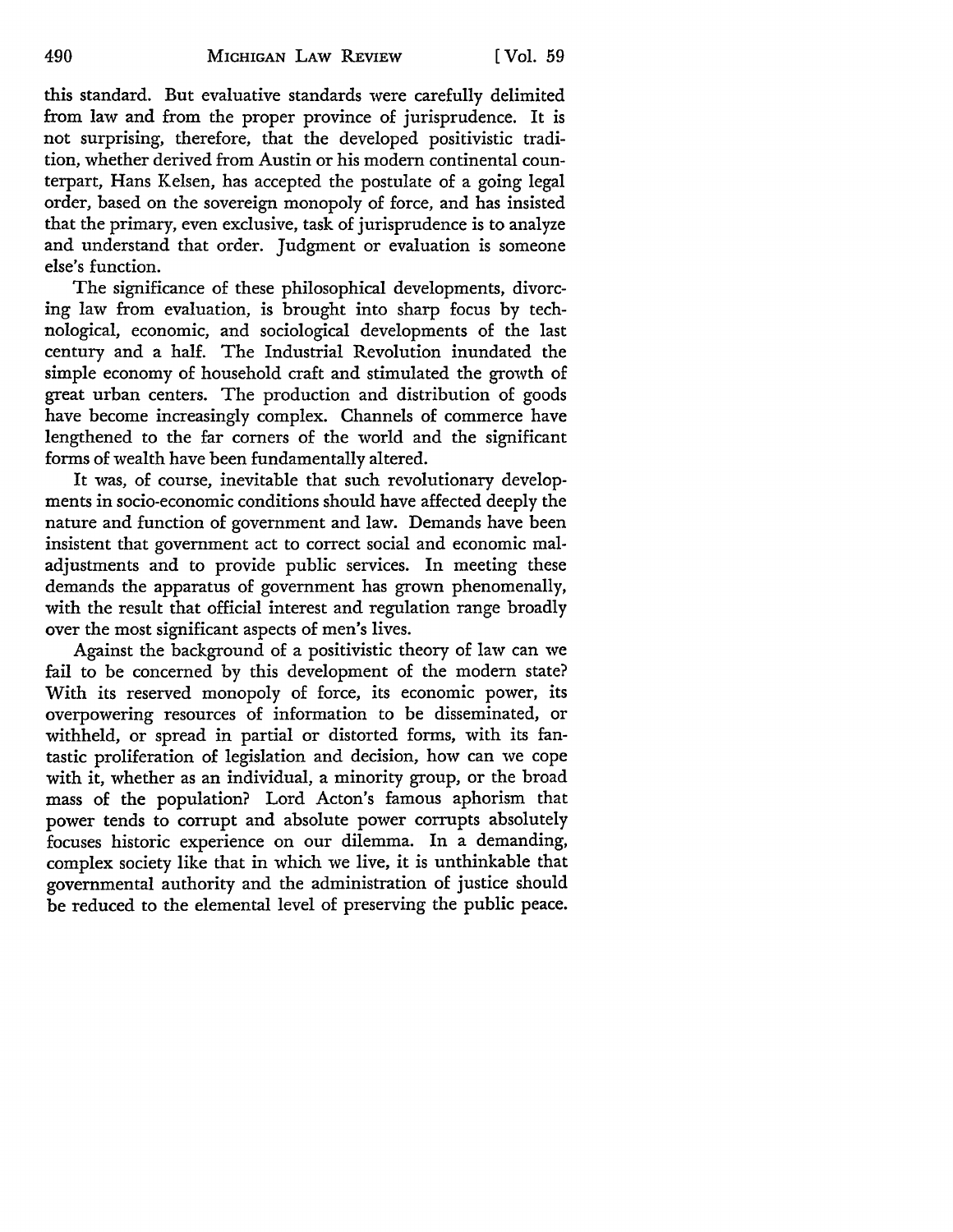Yet how can we reconcile such great and pervasive power with the preservation of those values we cherish most highly?

It is, then, with this problem in view that we turn to an analysis of the Rule of Law. One common meaning of the term may be mentioned briefly and immediately put aside as not significantly responsive to the present interest. This meaning equates the Rule of Law merely with the existence of public order maintained through the systemized application or threat of force by a modern state. In this sense, the Rule of Law exists in every developed state, is not dependent upon any particular ideology, and applies no restraint on official action in relation to individuals or groups. On this basis, it is plausibly arguable that the Rule of Law is furthered as the scope of legal regulation is extended into the lives of citizens. In fact, this argument was made by the apologists of the late Nazi and Fascist regimes.

It is obvious that more than this notion is involved in the thought of those who offer the Rule of Law as a bridle for Leviathan. In their views, may I identify very briefly three basic meanings of the Rule of Law and suggest some criticisms of each concept.

The first of these, while in no sense prior in point of time, perhaps deserves first mention because of its association with Professor A. V. Dicey, who popularized the term, the Rule of Law. In his well-known work on *The Law of the Constitution* which first appeared in 1885, Dicey declared that since the Norman conquest two features had characterized English political institutions. The first of these was the supremacy of the central government, and specifically in modern development, the supremacy of Parliament; the second was the Rule of Law. To Dicey this second feature had three distinct facets: first, "that no man is punishable or can be lawfully made to suffer in body or goods except for a distinct breach of law established in the ordinary legal manner before the ordinary courts of the land."2 Therefore the Rule of Law, according to Dicey, is "contrasted with every system of government based on the exercise by persons in authority of wide, arbitrary, or discretionary powers of constraint."3 Second, the Rule of Law meant

<sup>2</sup> DICEY, THE I.Aw OF THE CONSTITUTION 183-84 (6th ed. 1902). **8Id. at** 184.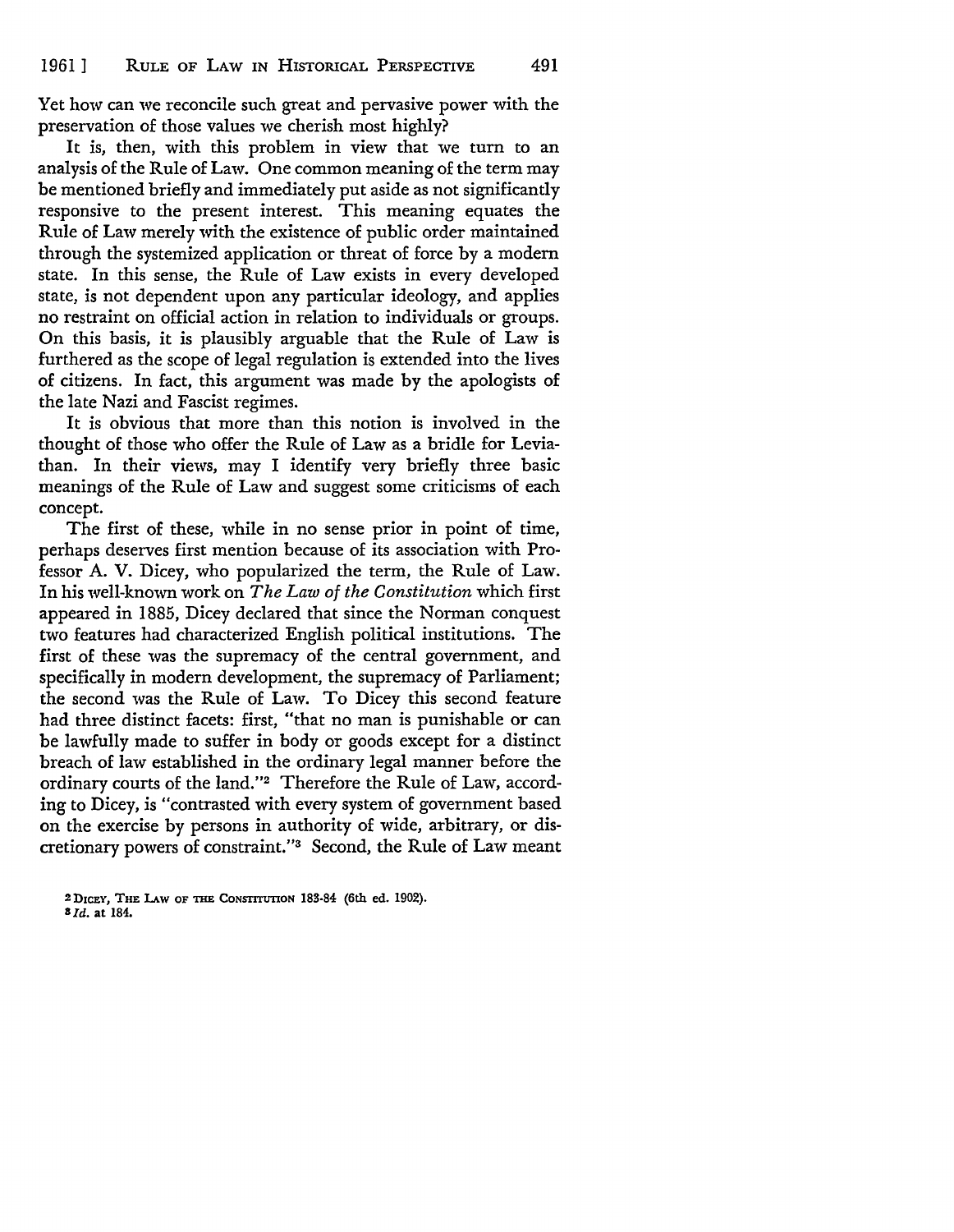that every man was subject to the ordinary law of the land and came within the jurisdiction of the ordinary courts; therefore Dicey vigorously rejected the idea of a separate body of administrative law applied by special tribunals to the conduct of officials, best exemplified in the French Conseil d'Etat. Third, according to Dicey, the principles of English constitutional law, and specifically the rights of individuals, were derived from judicial decisions and not from written constitutions.

Before commenting further on Dicey's classic formulation, a word might be said about the extreme theory of one of Dicey's modern disciples, the Austrian economist, Friedrich Hayek. In his widely read book, *The Road to Serfdom,* Hayek asserts that the Rule of Law, stripped of all technicalities, means "that government in all its actions is bound by rules fixed and announced beforehand – rules which make it possible to foresee with fair certainty how the authority will use its coercive powers in given circumstances and to plan one's individual affairs on the basis of this knowledge."4 Thus the Rule-of Law, according to Hayek, is antithetical to state planning, for planning necessitates the exercise of official discretion in regulating the affairs of determinate people.

Much criticism might be levelled against the theories of Dicey and Hayek. The former purported to describe the operative constitutional principles of late 19th-century Britain; yet even at this level his view was partial and hence distorted.<sup>5</sup> He ignored the many privileges, powers, and immunities of the Crown which then existed and produced essentially different treatment of official and private conduct. He ignored the developing administrative agencies in Britain and grievously misunderstood the nature of administrative justice on the continent which has succeeded far better in developing meaningful review of administrative action and curbs on abuses than have been achieved, even today, in England.<sup>6</sup>

<sup>4</sup> HAYEK, THE ROAD TO SERFDOM 72 (1944).

<sup>5</sup> JENNINGS, THE LAW AND THE CONSTITUTION 53-78, 289-301 (4th ed. 1952).

<sup>6</sup> See HAMSON, EXECUTIVE DISCRETION AND JUDICIAL CONTROL: AN AsPECT OF THE FRENCH CONSEIL D'ETAT, *passim* (1954).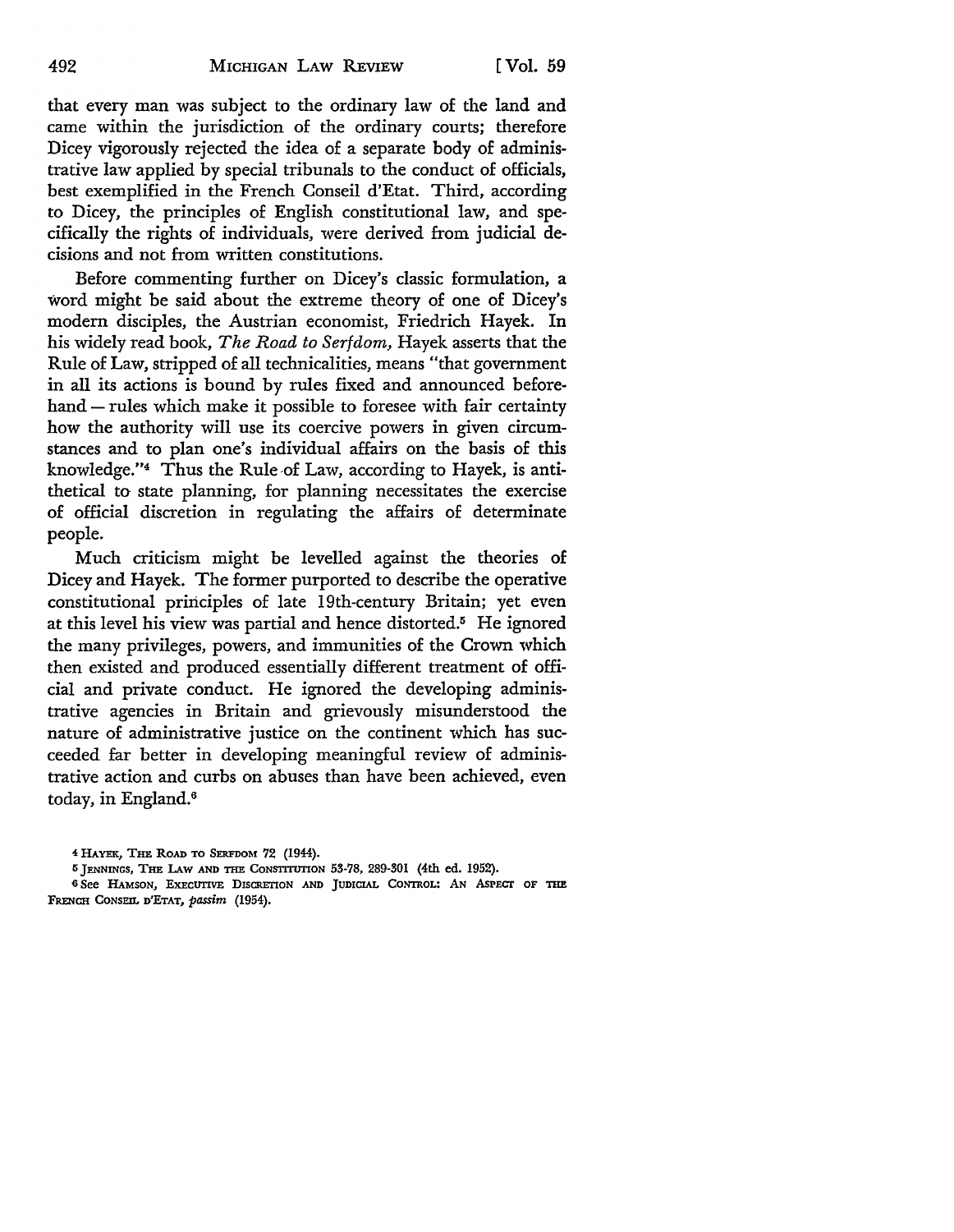Basic in the thinking of both Dicey and Hayek is a sharp distinction between law and administration. Law was conceived by them as a body of rather specific rules applied by the ordinary courts, while administration meant discretion and official arbitrariness. Yet such a sharp distinction was not descriptive even in Dicey's day and is even less realistic in the middle years of the twentieth century to which Hayek speaks. Surely no one beyond his first year in law school conceives of law as directions printed in heavy black type, susceptible of literal and mechanical application by the courts. Discretion in the administration of the law by the courts is inevitable. It appears when a judge scales punishment to fit the criminal and not the crime; it is invoked by the application of such concepts or standards as reasonableness, *bona fides* or the jurisdictional test in equity of the inadequacy of the remedy at law. The crucial point, perhaps, to the theories of Dicey and Hayek, is *who exercises the discretion.* As Sir Ivor Jennings has pointed out, Dicey's asserted goal of "rule by the law alone" comes close to meaning "rule by the judges alone."<sup>7</sup>

Finally, insofar as Dicey proposed the Rule of Law as a substantive safeguard of individual rights against the ravages of government, he is caught in an irreducible contradiction. His entire catalog of the ancient rights of Englishmen, developed and protected by the ordinary courts, stands under the deep shadow of the initial characteristic of English constitutional law  $-$  the supremacy of Parliament. Ultimately it would seem therefore that the preservation of individual liberties is less dependent upon the Rule of Law, as conceived by Dicey, than upon the threat of political action should the acceptable bounds for official action be exceeded.

Thus this first concept of the Rule of Law purports to reflect certain constitutional principles of 19th-century Britain. On analysis, it seems more accurately reflective of the political ideology of a late 19th-century Whig valiantly fighting a rear guard action against the inevitable governmental developments arising from an increasingly complex, technological society. In terms of the allocation of governmental powers essential to an adjustment of the legal order to the life of society, the theory implicitly prefers the

<sup>7</sup> Jennings, *op. cit. supra* note 5, at 294.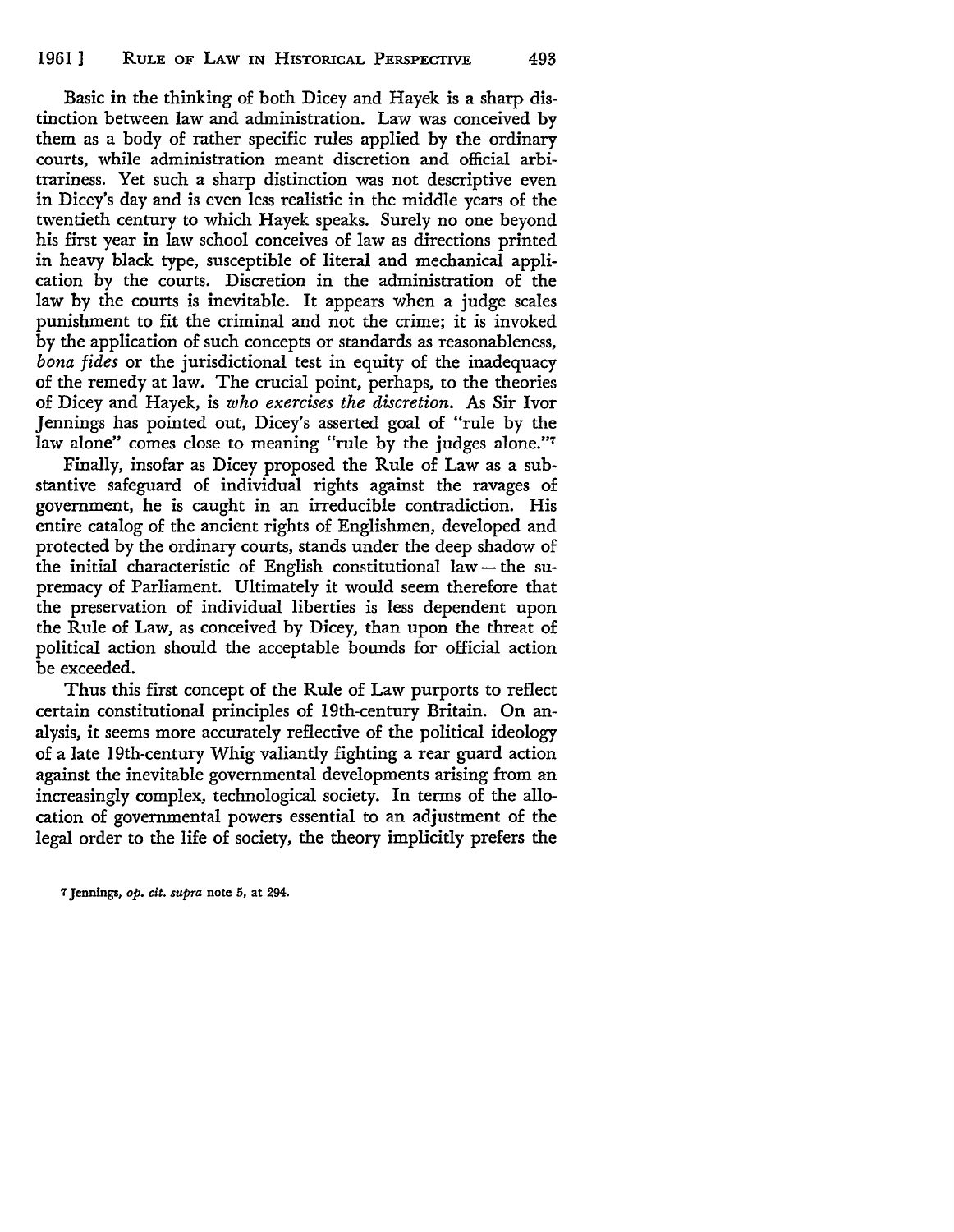dominance of the judicial branch. Its political thrust is inherently conservative.

The second basic meaning of the Rule of Law is essentially procedural. The following succinct statement by Professor Harry Jones of the Columbia Law School provides a highly satisfactory summary:

"For want of a commonly understood American version of the rule of law, I will hazard my own understanding of the term's connotation in the American legal order. The rule of law is a tradition of decision, a tradition embodying at least three indispensable elements: *first,* that every person whose interests will be affected by a judicial or administrative decision has the right to a meaningful 'day in court'; *second,* that deciding officers shall be independent in the full sense, free from external direction by political and administrative superiors in the disposition of individual cases and inwardly free from the influence of personal gain and partisan or popular bias; and *third,* that day-to-day decisions shall be reasoned, rationally justified, in terms that take due account both of the demands of general principle and the demands of the particular situation. This enumeration does not purport to exhaust the meaning of the 'rule of law'; doubtless there are other essential attributes to be included in the term's full intension. But any American lawyer would say, I think, that the three features just given characterize the best of our legal institutions - for example, our criminal litigation when properly conducted- and make up the adjudicative ideal of our legal tradition."<sup>8</sup>

This concept, usually referred to in this country as due process of law, surely is part of the conditions of responsible and respectable government. Yet if the Rule of Law purports to encompass all significant aspects of the individual's relation to his government, this procedural perspective can be only a partial view. In the Anglo-American common law tradition it is not surprising that regulative ideas germane to the judicial process should claim the center of the stage. Yet these ideas speak indirectly, if at all, to the innumerable impacts between government and citizen which do not result in litigation either in the ordinary courts or in the new administrative agencies exercising quasi-judicial powers.

s Jones, *The Rule of Law and the Welfare State,* 58 CoLUM. L. REv. 143, 145-146 (1958).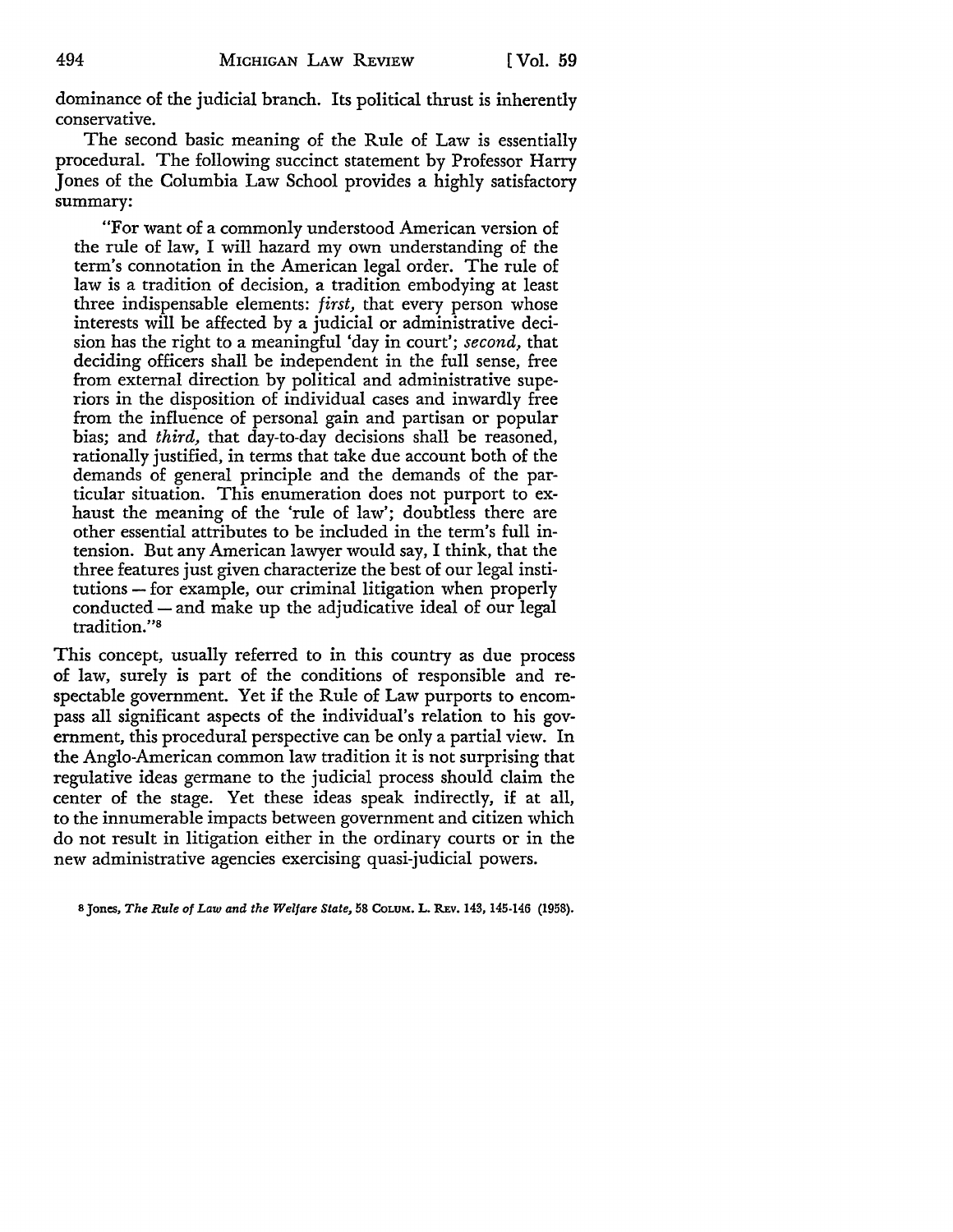Perhaps the gravest inadequacy of this primarily procedural view of the Rule of Law is its lack of relevance to the legislative process and its unresponsiveness to felt demands that the legislative power be subjected to substantive curbs. One poignant illustration of this point comes from the Union of South Africa.

In the pre-dawn hours of December 6, 1956, one hundred and fifty-six persons were arrested in various parts of the Union and flown by military aircraft to Johannesburg. There they were charged with high treason and other serious crimes. This miscellaneous group was made up of Europeans and Africans, of laborers and professors, of militants and pacifists, of Christians and pagans. They shared only one obvious characteristic  $-$  an avowed opposition to *apartheid,* the South African version of white supremacy.

The crimes charged merit some explanation. The first was high treason. In South Africa, this is a Roman-Dutch common law offense of exceedingly broad inclusion, punishable by death. For example, one commentator suggests that it apparently may be committed merely by suppressing information.9 The accused were also charged under the Riotous Assemblies Act which makes criminal a wide variety of acts "calculated to engender feelings of hostility between the European inhabitants of the Union on the one hand and any other section of the inhabitants of the Union on the other hand.  $\ldots$ ."<sup>10</sup> Why the actions of the government in implementing its policy of *apartheid* are not in direct contravention of this act is somewhat difficult to discern. The government, however, charged that the activities of the accused in opposing that policy were in violation of the statute. The third basis of charge was found in the Suppression of Communism Act which defines "Communism" broadly enough to include any scheme or doctrine " (b) which aims at bringing about any political, industrial, social or economic change within the Union by the promotion of disturbance or disorder, by unlawful acts or omissions or by the threat of such acts or omissions or by means which include the promotion of disturbance or disorder ... " or " (d) which aims at the encouragement of feelings of hostility between the European and non-European races of the Union

o Dr. Eduard Hambro, former Registrar of The International Court of Justice, in 8 BULLETIN OF THE INTERNATIONAL COMMISSION OF JURISTS 46, 48 (1958).

<sup>10</sup> Riotous Assemblies (Amendment) Act, Act No. 19 of 1930, § I, amending Riotous Assemblies and Criminal Law Amendment Act, Act No. 27 of 1914.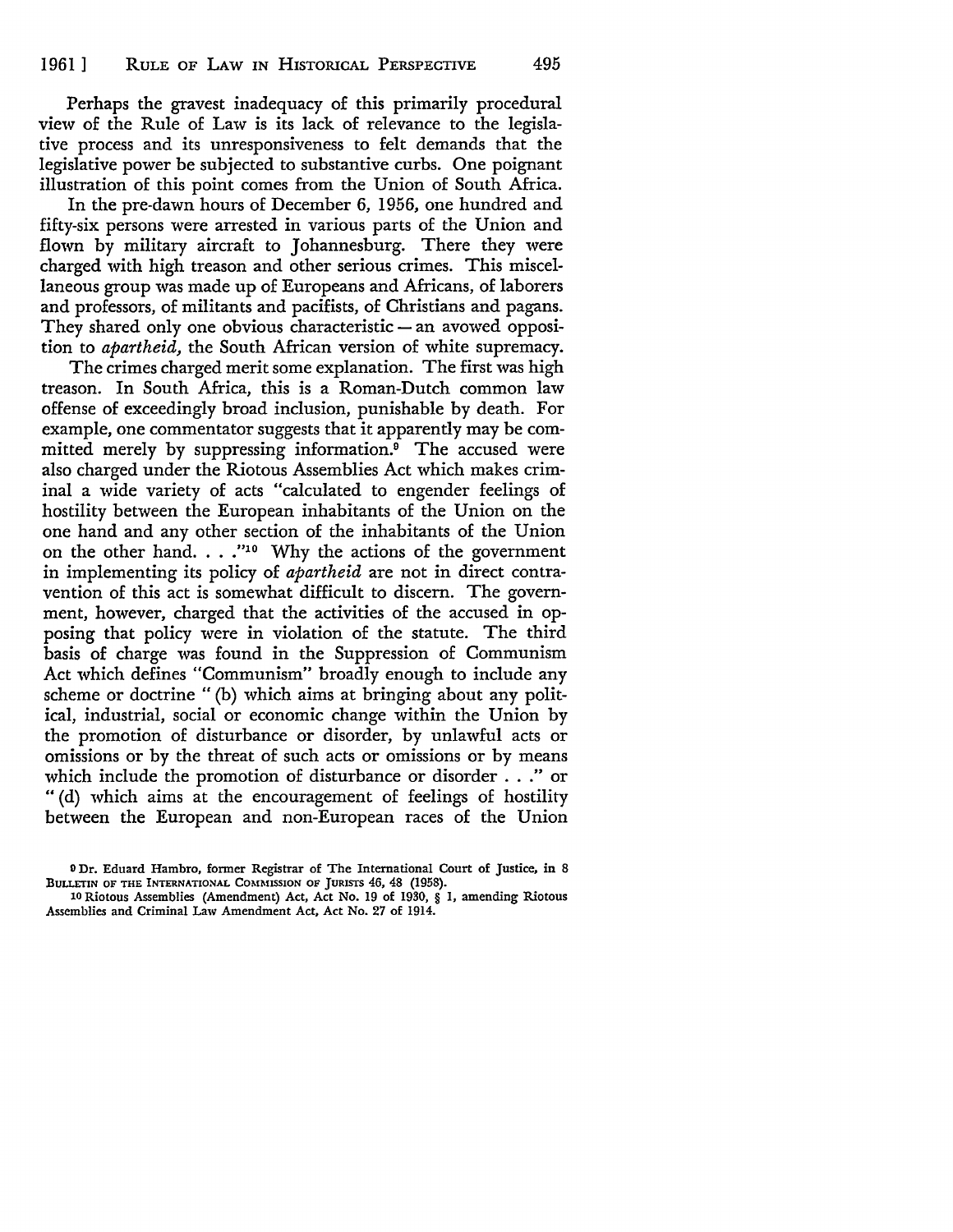the consequences of which are calculated to further the achievement of any object referred to in paragraph (b)."11 Again the *apartheid* government seemed to be exempt from accusations of this broadly-defined "Communism," while those in opposition, even Christian moderates like Chief Albert Lithuli, head of the African National Congress, are "Communists" to be suppressed.

We cannot take time to follow the trial through its various proceedings in the tedious months and years which followed the arrests. My point can be made much more simply. The judges assembled to try the accused were steeped in the Roman-Dutch law, which has a tradition of judicial fairness comparable to our own. The proceedings have been orderly and full opportunity has been given to the defendants to be represented by counsel and fully heard. Thus there were procedural protections in full measure. But does all this make it possible to say that the Rule of Law prevails in South Africa?

Commenting on the South African Treason Trial, Dean Erwin Griswold of the Harvard Law School has stated succinctly the problem confronted by one who measures the Rule of Law primarily or exclusively by the conditions of a fair trial. He said:

"No question can be raised about the competency or the capacity of the court. Each of the judges named is a member of the Supreme Court of South Africa for one of the Provincial Divisions. South Africa has long had excellent courts maintaining high standards of fairness and justice; and this court will, of course, fit into the South African judicial tradition. Nevertheless, no matter how fair and competent a court may be, if the underlying legal situation is deeply unsound the Court may, simply because it must act according to law, be compelled to unsound results."12

It seems clear, therefore, that if the Rule of Law is to define adequately the relations of men to civil government, it cannot focus entirely on one manifestation of governmental power. It must comprehend the legislature and the executive, as well as the courts.

The third basic meaning of the Rule of Law, to be discussed here, is the most ancient. Like many of our ideas it was expressed

<sup>11</sup> Suppression of Communism Act, Act No. 44 of 1950, §1.

<sup>12</sup> Griswold, *Treason Trial in South Africa,* The Times (London) Sept. 25, 1958.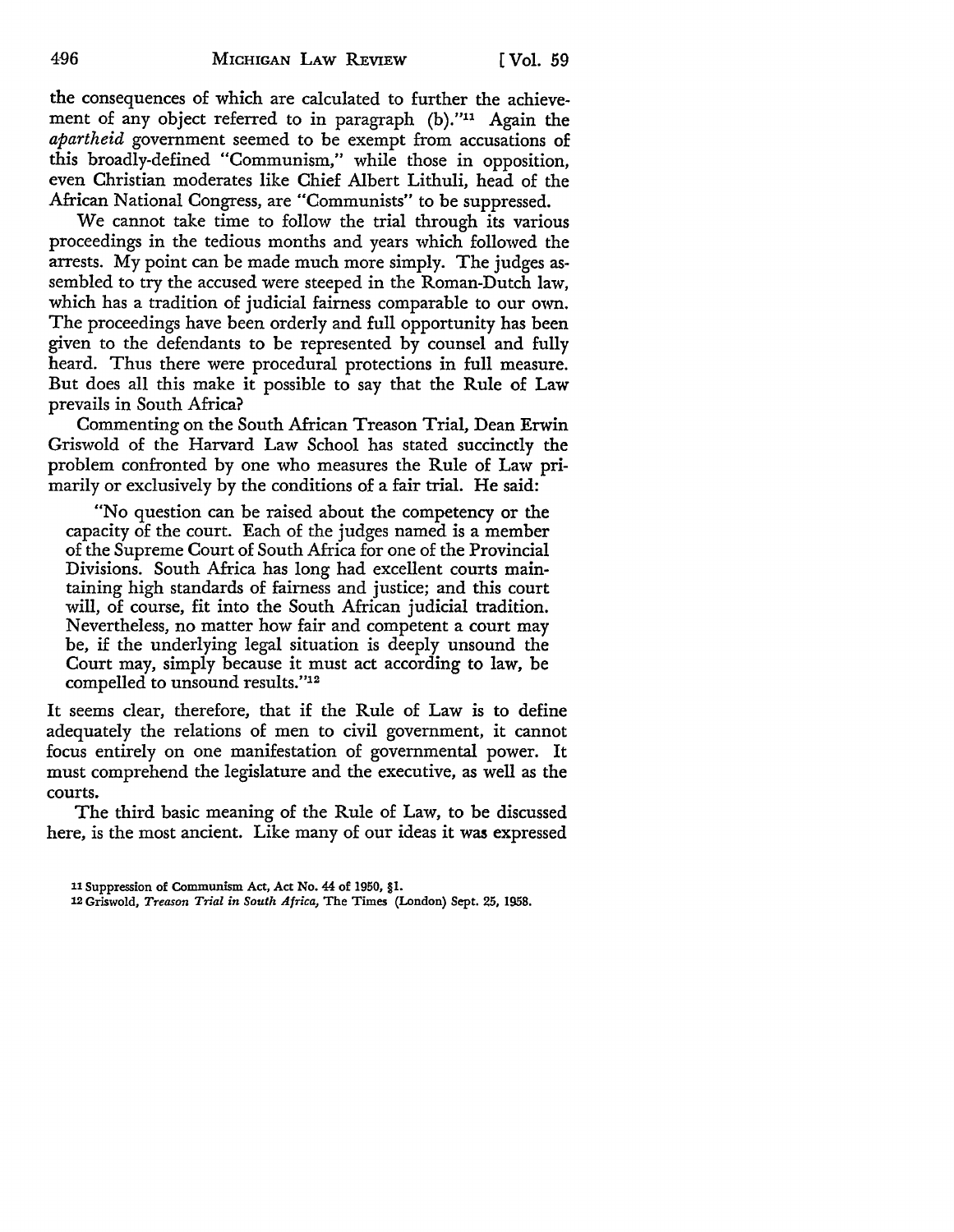in the thought of ancient Greece. Aristotle, you will recall, observed in the *Politics:* 

"He who commands that law should rule may thus be regarded as commanding that God and reason alone should rule; he who commands that a man should rule adds the character of the beast. Appetite has that character; and high spirit, too, perverts the holders of office, even when they are the best of men. Law [as the pure voice of God and reason] may thus be defined as 'Reason free from all passion.' "13

This same view appeared in the earlier quotation from Cicero's *De Re Publica.* Many other exponents of this view of the Rule of Law, ancient and modern, might be cited, but I prefer to use as illustration the views of a contemporary American, far removed from sheltered academic halls.

During his year in the presidency of the American Bar Association, Charles S. Rhyne, expressed on a number of occasions his view of the Rule of Law. At the dedication of the Association's memorial to Magna Carta at Runnymede, Mr. Rhyne declared: "What do we mean by freedom under law? We mean a great deal more, surely, than mere obedience to written laws. We mean acknowledgement of the fact that there are moral limitations on civil power. We mean that human beings have rights, *as human beings,* which are superior to what may be thought to be the rights of the state or of society."14 Though spelled out more fully in later statements<sup>15</sup> the essentials of Mr. Rhyne's view appear here: there is an order, a moral order, in the universe which is perceptible to man through his rational faculties. This order ascribes to the individual a status, a dignity, and certain fundamental rights. These rights antedate civil government and hence serve as morally, perhaps even legally, valid limitations on the power of government which primarily exists to safeguard those rights.

So stated, this view is a familiar one. It expresses the ancient belief in a law of Nature and of Reason. But unlike the classic view of Aquinas which postulated the Law of Nature as a criterion for

<sup>13</sup> ARISTOTLE, POLITICS, bk. III, XVI, § 1 (Barker transl. 1946).

<sup>14</sup> *The Magna Carta Memorial Ceremonies: Runnymede, Sunday Afternoon, July 28,*  43 A.B.A.J. 900, 905 (1957).

<sup>15</sup> Rhyne, *The President's Page*, 44 A.B.A.J. 195 (1958); Rhyne, "Law Day - U.S.A.": *Emphasizing the Supremacy of Law,* 44 A.B.A.J. 313 (1958); Rhyne, *World Peace Through Law: The President's Annual Address,* 44 A.B.A.J. 937 (1958).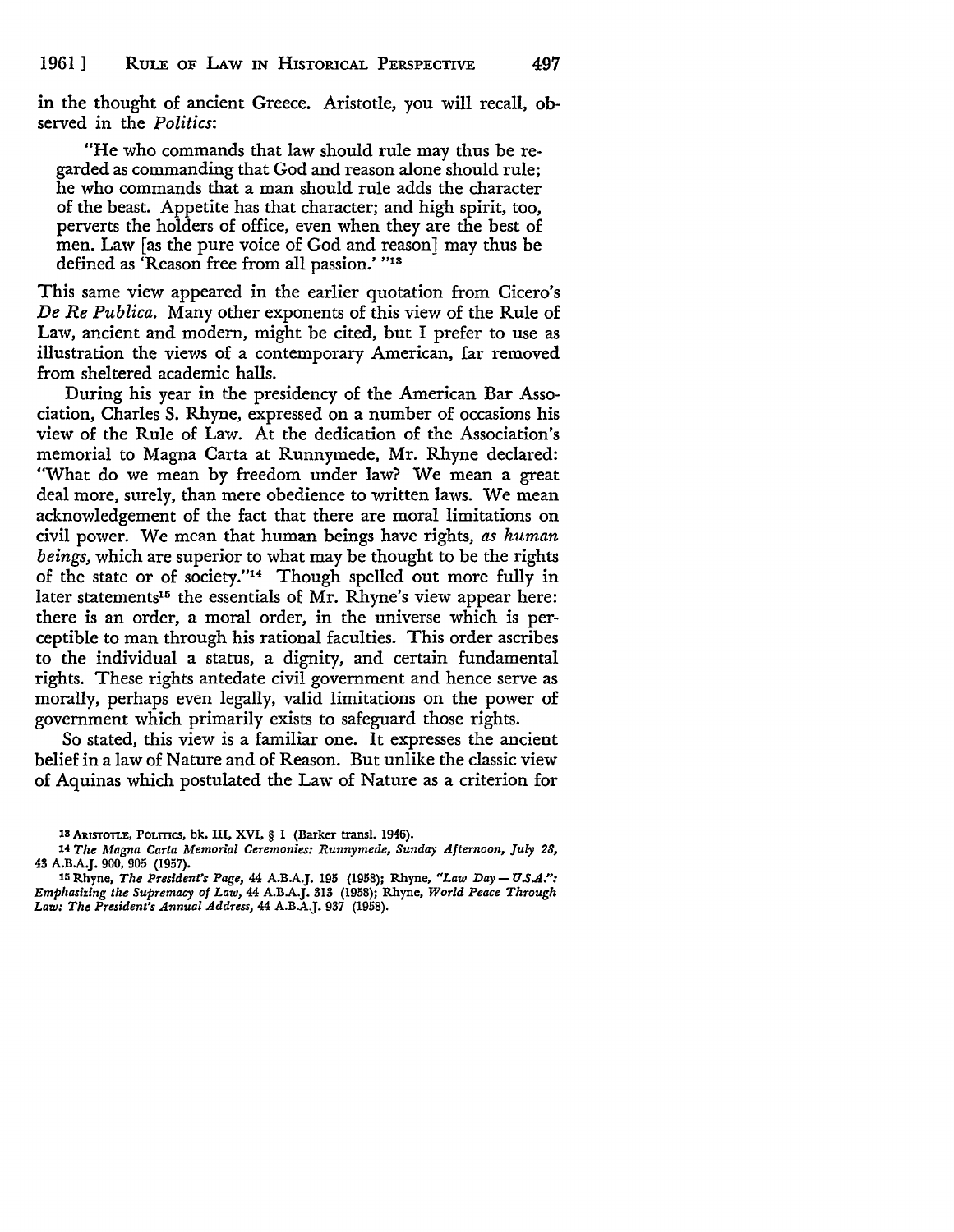human law to provide for the common good of the community, for Rhyne the central datum appears to be the individual with inalienable rights. Thus Rhyne echoes the language of John Locke and the Declaration of Rights of 1688, of the American Declaration of Independence and the Bill of Rights – and of the Supreme Court of the United States in the period when it invalidated social legislation under the banner of the inviolable rights of liberty and property.

A fair appraisal of Natural Law thought is exceedingly difficult and requires far more time than is available today. Within the main stream are varying cross-currents, forming eddies of profound significance. They cannot be explored in full. We know that a belief in Natural Law has often been a rallying cry, enlisting men in the fight for human dignity and a fuller, richer life. Yet this same belief has at times served as shield and buckler for those who resisted the felt needs of their times in blindness to the vision of a better tomorrow.

I would make only two specific comments on the utility of a belief in Natural Law as the basis for a theory of the Rule of Law. First, despite a widely shared confidence in man's rational faculties and in his capacity to perceive supra-mundane norms, history has not shown stable agreement on the substantive content of those norms. When Natural Law thinkers have seriously attempted to reconcile universally valid norms with the fluid needs of society in time and space, they have formulated the principles of Natural Law at such levels of generalization that the norms become purely formal, providing no significant guidance in solving the complex and harrying problems of the legal order. At the other extreme are those philosophers who, in attempting to delineate a substantive code of Natural Law, show a remarkable tendency to up-grade the positive legal system with which they are familiar to the level of cosmic norm. A central difficulty with Natural Law theory, then, is  $epistemological - how can we know it and how can we test the$ validity of the insights of those who offer precepts as the Law of Reason, of Nature, or of God?

The cardinal merit of Natural Law thought suggests at the same time its second basic inadequacy, even danger. The Natural Law exponent has always stood ready to remind the positive legal order that *it* is not the ultimate criterion of justice, that the positive law is subject to evaluation, and perhaps, invalidation, by reference to a higher standard. It is, of course, entirely appropriate to remind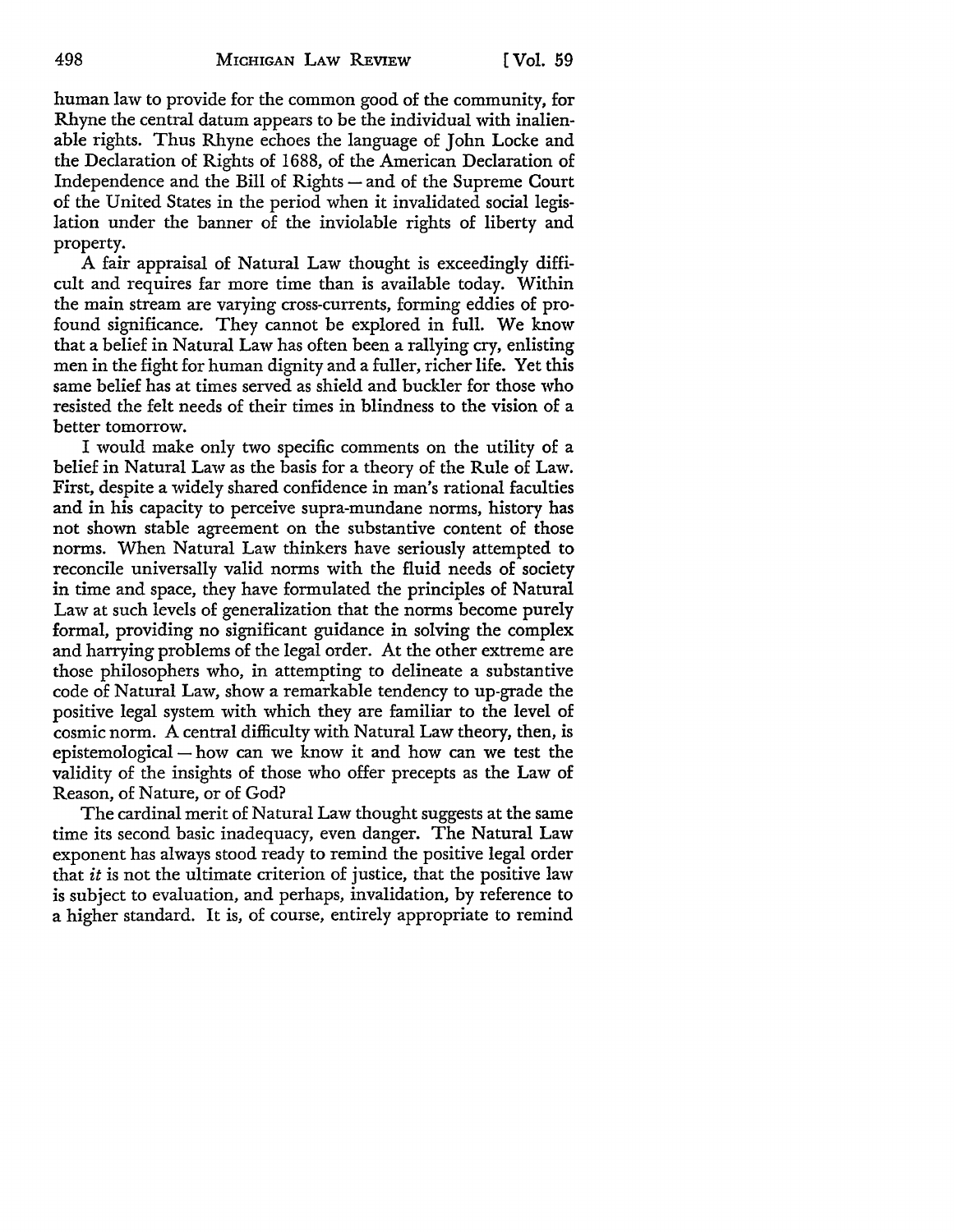those exercising civil power that theirs is a derivative and not ultimate authority, that it must be either justified and supported or condemned and displaced, by reference to a test of purpose  $-a$ purpose defined by an extrinsic set of values.

In subjecting the positive law to such a continuing critique, much Natural Law thought has insisted that basic harmony with supra-positive standards is of the very nature of the law. Thus the distinguished German philosopher, Gustav Radbruch, late in life and after the tragic experience of Nazi tyranny, appears to have concluded that certain moral restraints were implicit in the idea of law itself and that official action transgressing those restraints is not law, no matter how duly enacted, adjudged, or executed.16

One can sympathize with this insistence on the intimacy of law and morals and appreciate its utility in resisting the tyrant, while at the same time recognizing the danger in it. Briefly stated, the danger is this. It is a regrettably short step from insistence that nothing is law unless it is right, to the conclusion that whatever is law, in terms of legal enactment or declaration, is therefore right. From this perspective can be seen the significance of the Nazi slogan - *Gegetz ist Gegetz*, Law is Law. This is, of course, an extreme manifestation of the recurrently conservative impact of Natural Law thought $-$ a tendency to take the old, the familiar, the existent, the legally-enacted, and defend it from attack on the ground that it represents the natural order of things. Implicit therefore in Natural Law philosophy is the danger that it will devour itself, that instead of providing a significant basis for evaluating the positive law, it rather will substantially immunize the positive law from criticism and evaluation.

In brief summary, three basic meanings of the concept of the Rule of Law have been pointed out. The first is identified with certain assumed constitutional principles of 19th-century Britain; the second emphasizes the conditions of a fair trial, subsuming much the same specifics as the more typically American concept of due process of law; the third represents a more pervasive effort to subject government and law to the restraints of an axiology deriving its validity from human reason, nature, or God. Each seems to me a partial view, susceptible of distortion.

**<sup>16</sup> See** RADBRUCH, VORSCHULE DER RECHTSPHILOSOPHIB 27, 28 (1947); Radbruch, *Gesetzliches Unrecht und Uebergesetzliches Recht,* 1 SUEDDEUTSCHE JURISTENZEITUNG 105-07 (1946); Radbruch, *Fuenf Minuten Rechtsphilosophie,* reprinted in WoLF, RADBRUCH-RECHTSPHILO-SOPHIE 335-37 (1950).